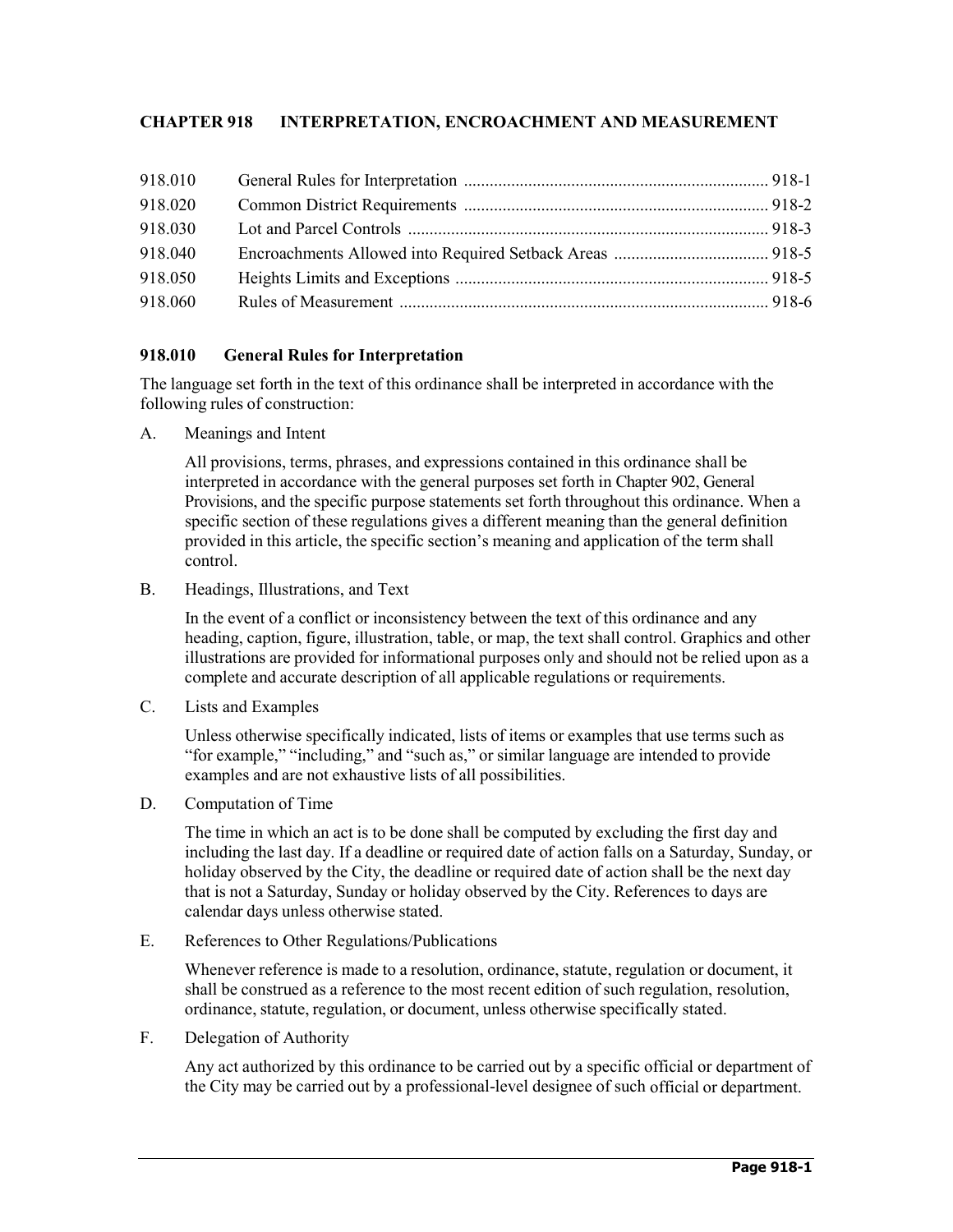G. Technical and Non-Technical Terms

Words and phrases shall be construed according to the common and approved usage of the language, but technical words and phrases that may have acquired a peculiar and appropriate meaning in law shall be construed and understood according to such meaning. The words "business" and commercial" may be used interchangeably.

H. Public Officials and Agencies

All public officials, bodies, and agencies to which references are made are those of the City of Little Canada, unless otherwise indicated.

I. Mandatory and Discretionary Terms

The words "shall," "must," and "will" are mandatory in nature, establishing an obligation or duty to comply with the particular provision. The words "may" and "should" are permissive in nature.

J. Conjunctions

Unless the context clearly suggests the contrary, conjunctions shall be interpreted as follows:

- 1. "And" indicates that all connected items, conditions, provisions or events apply; and
- 2. "Or" indicates that one or more of the connected items, conditions, provisions, or events apply.
- K. Tenses, Plurals, and Gender
	- 1. Words used in the present tense include the future tense.
	- 2. Words used in the singular number include the plural number and the plural number includes the singular number, unless the context of the particular usage clearly indicates otherwise.
	- 3. Words used in the masculine gender include the feminine gender, and vice versa.
- L. Terms Not Defined

If a term used in this Ordinance is not defined in this Chapter, the Community Development Department shall have the authority to provide a definition based upon the definitions used in accepted sources including but not limited to: A Planners Dictionary, A Glossary of Zoning, Development, and Planning Terms: A Survey of Zoning Definitions, or any standard dictionary.

## **918.020 Common District Requirements**

The following regulations shall apply in all base zoning districts.

A. Building within Public Easements Prohibited

No permanent structure shall be built in an easement dedicated for a public purpose unless authorized by an amendment to the easement or a license agreement issued by the Community Development Department.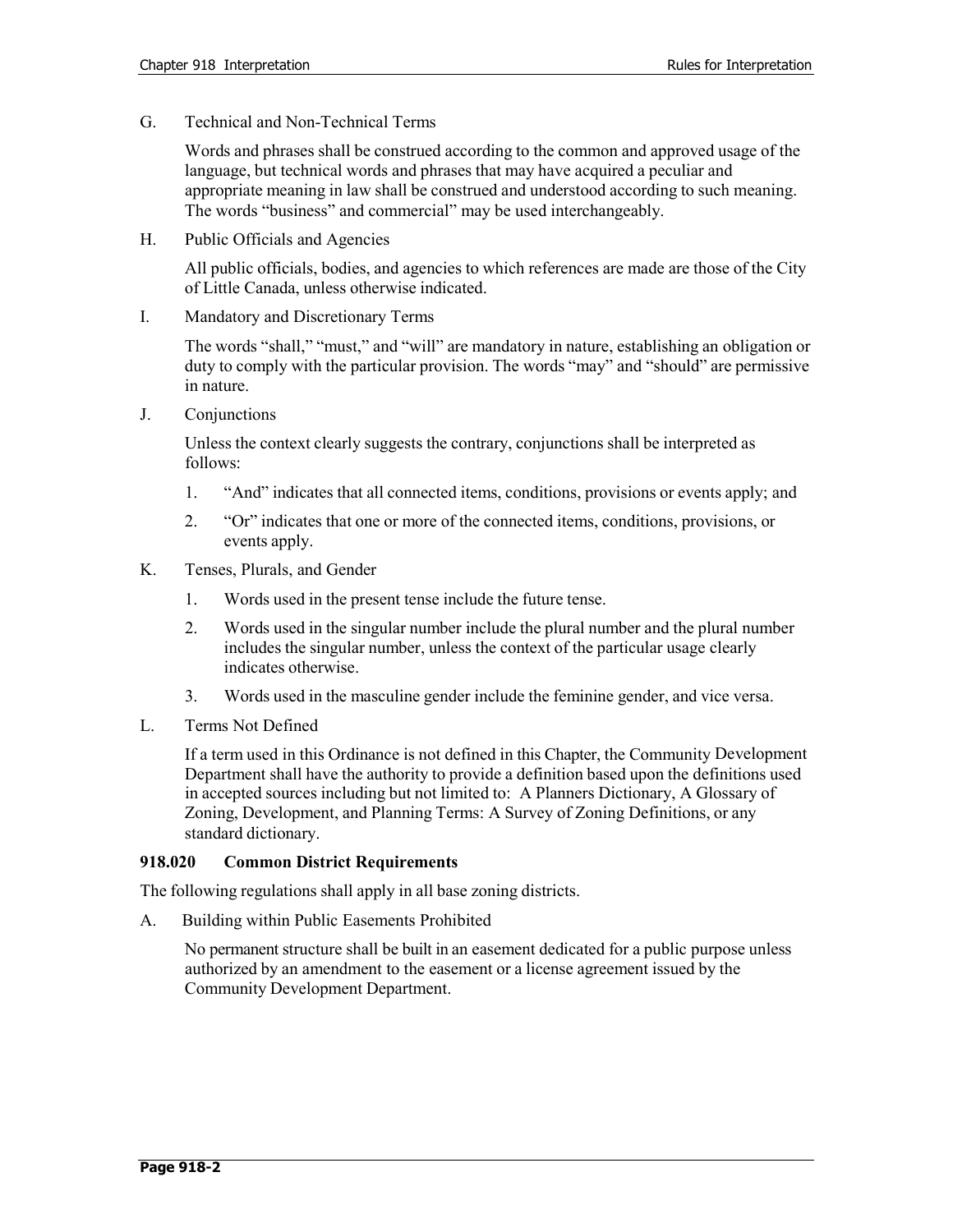B. Protection of Future Streets

No building shall be so placed so that it obstructs future streets which may be constructed by the City in conformity with existing streets and according to the system and standards employed by the City.

C. Outlots

No building permit or grading permit can be issued for a parcel of land designated in a plat as an outlot unless specifically authorized by the City Council.

D. Principal Buildings on a Parcel

Normally, only one principal building is allowed on each land parcel. However, more than one principal building may be allowed on a platted lot if:

- 1. The buildings are closely equivalent in size and importance and
- 2. They are all approved and remain under the same ownership or
- 3. The parcel is platted as a Common Interest Community per MS 515B.2-1101.
- 4. The parcel is platted as a planned-unit development.

## **918.030 Lot and Parcel Controls**

A. Survey Required

Any person desiring to improve property shall submit to the Building Official a survey of said premises and information on the location and dimensions of existing and proposed buildings, location of easements crossing the property, encroachments, and any other information which may be necessary to insure conformance to City Codes.

B. Zoning Lots

No part of an existing zoning lot shall be used as a separate zoning lot or for the use of another zoning lot, except as otherwise provided in this ordinance.

C. Minimum Lot Area

Lot area requirements shall be as specified in the applicable zoning district in which a zoning lot is located. No yard or lot existing at the time of passage of this ordinance shall be reduced in size or area below the minimum requirements identified within this ordinance.

D. Street Frontage

Each lot shall have frontage on a public street at a width satisfying the requirements specified for each zoning district. In the case of a condominium, unified shopping center, or planned unit development, the entire site shall be considered one zoning lot.

- E. Common Yard and Height Requirements
	- 1. In General
		- a. Unless otherwise authorized by variance, administrative adjustment or PUD, no lot, yard, or open space shall be reduced in area or dimension so as to make such lot, yard, or open space less than the minimum required by this ordinance; and if the existing yard or other open space as existing is less than the minimum required, it shall not be further reduced.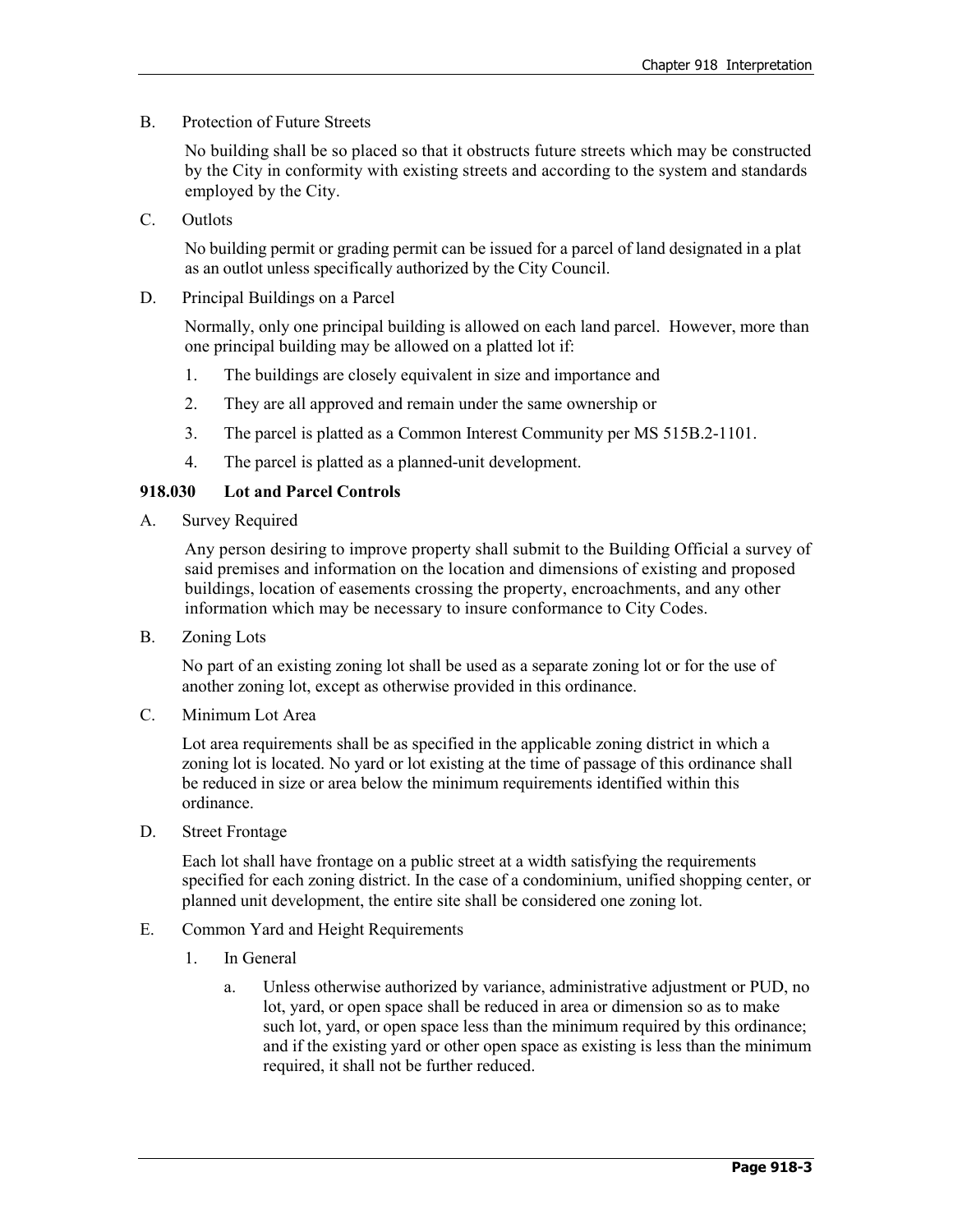- b. A yard or other open area required about a building shall not be included as part of a yard or other open space for another building.
- F. Division of a Zoning Lot

No zoning lot shall be divided into two (2) or more zoning lots unless all zoning lots resulting from such division conform to all applicable regulations of this ordinance.

- G. Existing Lots
	- 1. A lot or parcel of land in a residential district which was of record as a separate lot or parcel in the Office of the County Recorder or Registrar of Titles on or before the date of adoption of this chapter may be used for single-family detached dwelling purposes provided the area and width are within 66 percent of the minimum requirements of this chapter and provided that it can be demonstrated that safe and adequate sewage treatment systems can be installed to serve the permanent dwelling.
	- 2. In the Shoreland Overlay Zoning District, lots of record in the Office of the County Recorder on the date of enactment of local shoreland controls that do not meet the requirements of Chapter 910, Shoreland Overlay District, may be allowed as building sites without variances from lot size requirements provided:
		- a. The use is permitted in the zoning district;
		- b. The lot has been in separate ownership from abutting lands at all times since it became substandard;
		- c. The lot was created compliant with official controls in effect at the time;
		- d. Sewage treatment and setback requirements of this chapter are met;
		- e. Impervious surface coverage does not exceed 25 percent of the lot.
	- 3. In the Shoreland Overlay Zoning District, a group of two or more contiguous lots of record under a common ownership, an individual lot must be considered as a separate parcel of land for the purpose of sale or development, if it meets the following requirements:
		- a. The lot must be at least 66 percent of the dimensional standard for lot width and lot size for the shoreland classification consistent with Minn. Rules, Ch. 6120;
		- b. The lot must be connected to safe and adequate sewage treatment;
		- c. Impervious surface coverage must not exceed 25 percent of each lot; and
		- d. Development of the lot must be consistent with an adopted comprehensive plan.
	- 4. A lot subject to sub-section (C), above, not meeting the requirements of sub-section (C) must be combined with the one or more contiguous lots so they equal one or more conforming lots as much as possible.
	- 5. Notwithstanding sub-section (C), contiguous non-conforming lots of record in shoreland areas under a common ownership must be able to be sold individually if each lot contained a habitable dwelling at the time the lots came under common ownership and the lots are connected to safe and adequate sewage treatment.
	- 6. In the Shoreland Overlay Zoning District, when evaluating variances, zoning and building permit applications or conditional use requests, the zoning authority shall require the property owner to address, when appropriate, storm water runoff,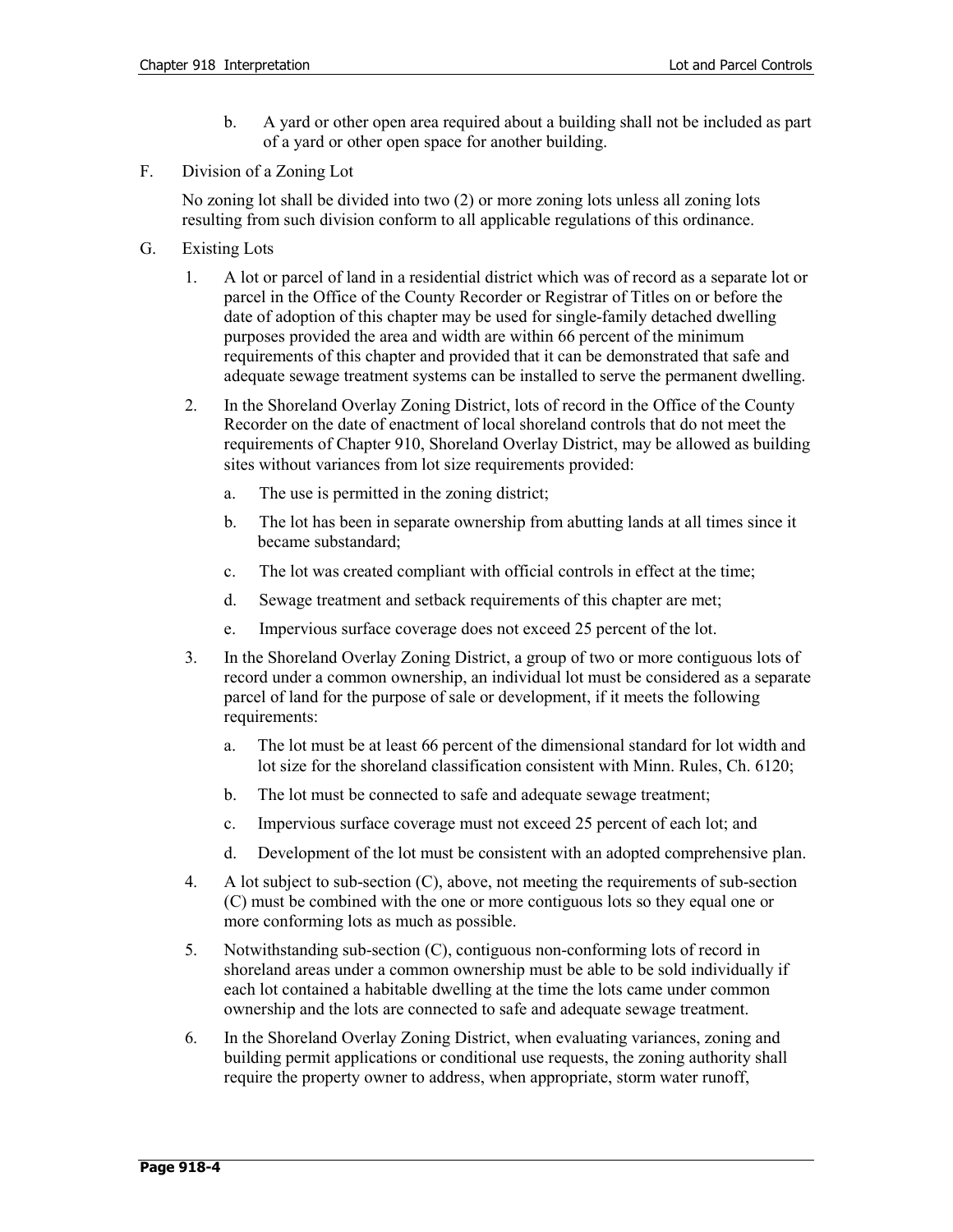impervious surfaces, increased setback, wetland restoration, vegetative buffers, sewage treatment and water supply, and other conservation actions.

- 7. A portion of a conforming lot may be separated from an existing parcel as long as the remainder of the existing parcel meets the lot size and sewage treatment requirements of the zoning district for a new lot and the newly created parcel is combined with an adjacent parcel.
- H. Corner Lots

On a corner lot, one of the lot lines that abuts the street shall be considered a front lot line and the other shall be considered a corner side lot line. Establishment of the front lot line shall be based on the orientation of the existing or proposed building.

I. Through Lots

On a through lot, both lot lines that abut the street shall be considered front lot lines. The required front setback shall be provided and maintained along each front lot line.

#### **918.040 Encroachments Allowed into Required Setback Areas**

The following shall be considered as permitted encroachments on setback and height requirements except as provided in this chapter.

A. In Any Yard

Off-street open parking spaces, flues, leaders, sills, pilasters, lintels, cornices, eaves, gutters, awnings, patios and open terraces that do not rise more than 1 foot above the ground, service station pump islands, open canopies between principal and accessory buildings, steps, access ramps for handicapped persons, chimneys, antennas mounted on buildings, flag poles, posts, mail boxes, "Little Free Libraries," ornamental features, open fire escapes, sidewalks and fences and all other similar devices incidental and appurtenant to the principal structure except as hereinafter amended.

B. Front Porches

A covered front porch or a covered front stoop, with a lateral enclosure of not more than a balustrade, may encroach into the front yard by up to 6 feet.

C. Features Taller than 1 Foot above Grade

Extensions of decks more than 1 foot above grade, balconies and eaves and shall not extend over minimum side or rear setback lines or over driveways, however, encroachments on the front and rear yard setbacks are permitted as follows:

- 1. Front yard setback: An encroachment into the front yard setback equal to 10 percent of the minimum front setback required for the underlying zoning district.
- 2. Rear yard setback: These features must be located at least 20 feet from the rear property line.

## **918.050 Height Limits and Exceptions**

A. In General

The total height of any structure shall not exceed the maximum height limit established for the applicable zoning district unless expressly stated otherwise in this ordinance.

B. Exceptions

Height limits shall not apply to chimneys, church spires, belfries, cooling towers, cupolas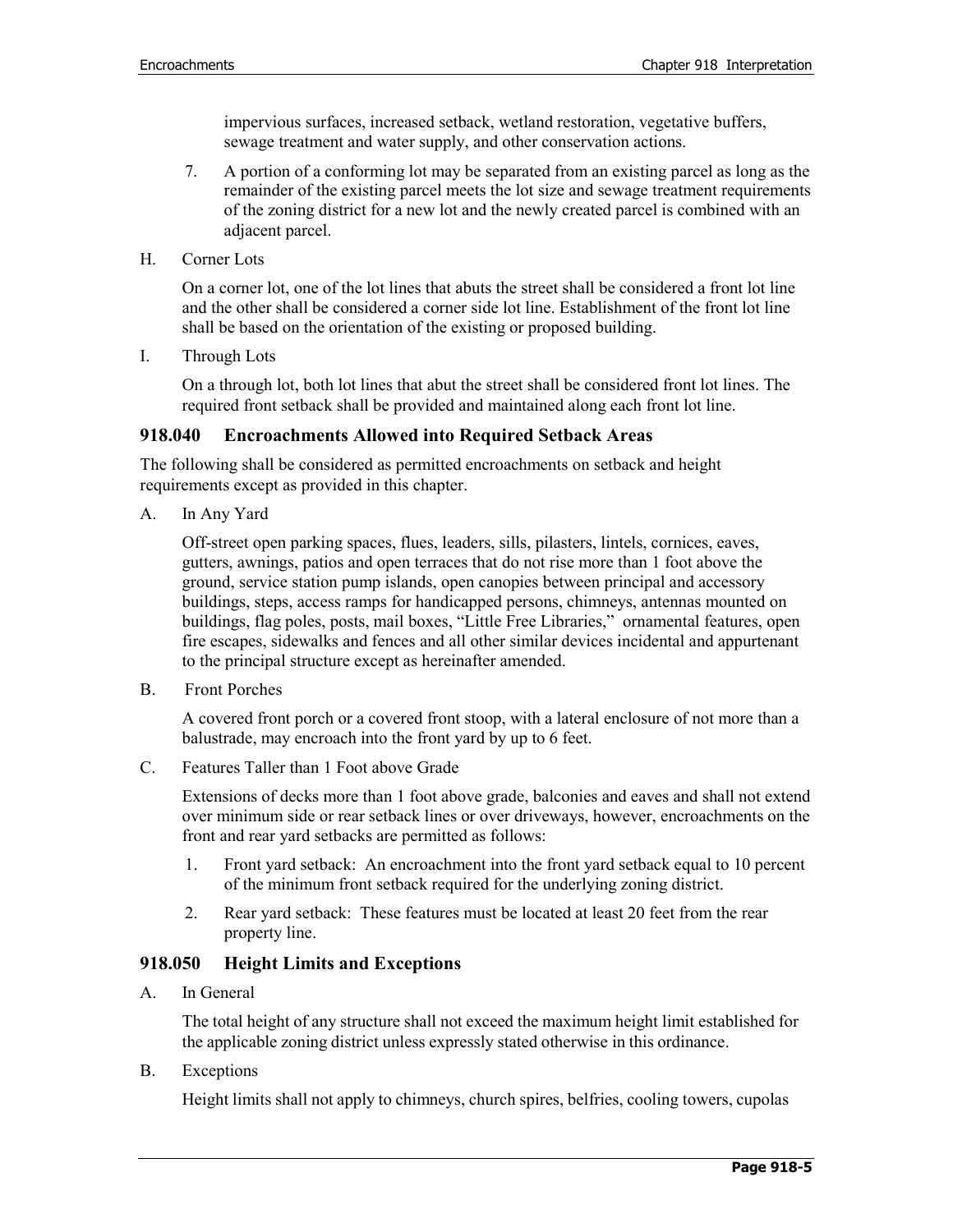and domes which do not contain useable space, elevator penthouses, fire escapes or roof access stairways, flag poles, mechanical equipment required to operate and maintain the building, monuments, parapet walls extending not more than 3 feet above the limiting height of the building, rooftop dish antennas, skylights, water towers, wind electrical generators, telecommunication towers or similar appurtenances, provided:

- 1. The appurtenance does not interfere with Federal Aviation Regulations, Part 77, Objects Affecting Navigable Airspace;
- 2. The appurtenance does not extend more than 25 feet above the maximum permitted building height, except as specifically allowed by this ordinance;
- 3. The appurtenance does not exceed a maximum height of 200 feet above grade;
- 4. The appurtenance is not constructed for the purpose of providing additional floor area in the building; and
- 5. The appurtenance complies with the screening requirements for mechanical equipment and appurtenances in this ordinance.

## **918.060 Rules of Measurement**

- A. Measurements, Generally
	- 1. Purpose

The purpose of this section is to clarify the rules of measurement and exemptions that apply to all principal and accessory uses allowed in this ordinance. These standards may be modified by other applicable sections of this ordinance.

2. Distance Measurements, Generally

Unless stated otherwise, all distances are in feet or square feet. Unless otherwise expressly stated, distances specified in this ordinance are to be measured as the length of an imaginary straight line joining those points.

- 3. Lots
	- a. Average Lot Size:

The mean lot size for all lots being platted.

b. Average Lot Width:

The mean lot width for all lots being platted.

c. Lot Area:

The amount of land area, measured horizontally, included within the lines of a lot. Lands located within any private easements shall be included within the lot area. Public rights-of-way and areas below the ordinary high-water (OHW) mark for water features are not to be included in calculating lot area, except where specifically allowed by this ordinance. The terms "lot size" and "lot area" shall be interchangeable.

d. Lot Coverage:

Lot coverage shall be calculated as the total horizontal surface area of impervious surface on a given lot.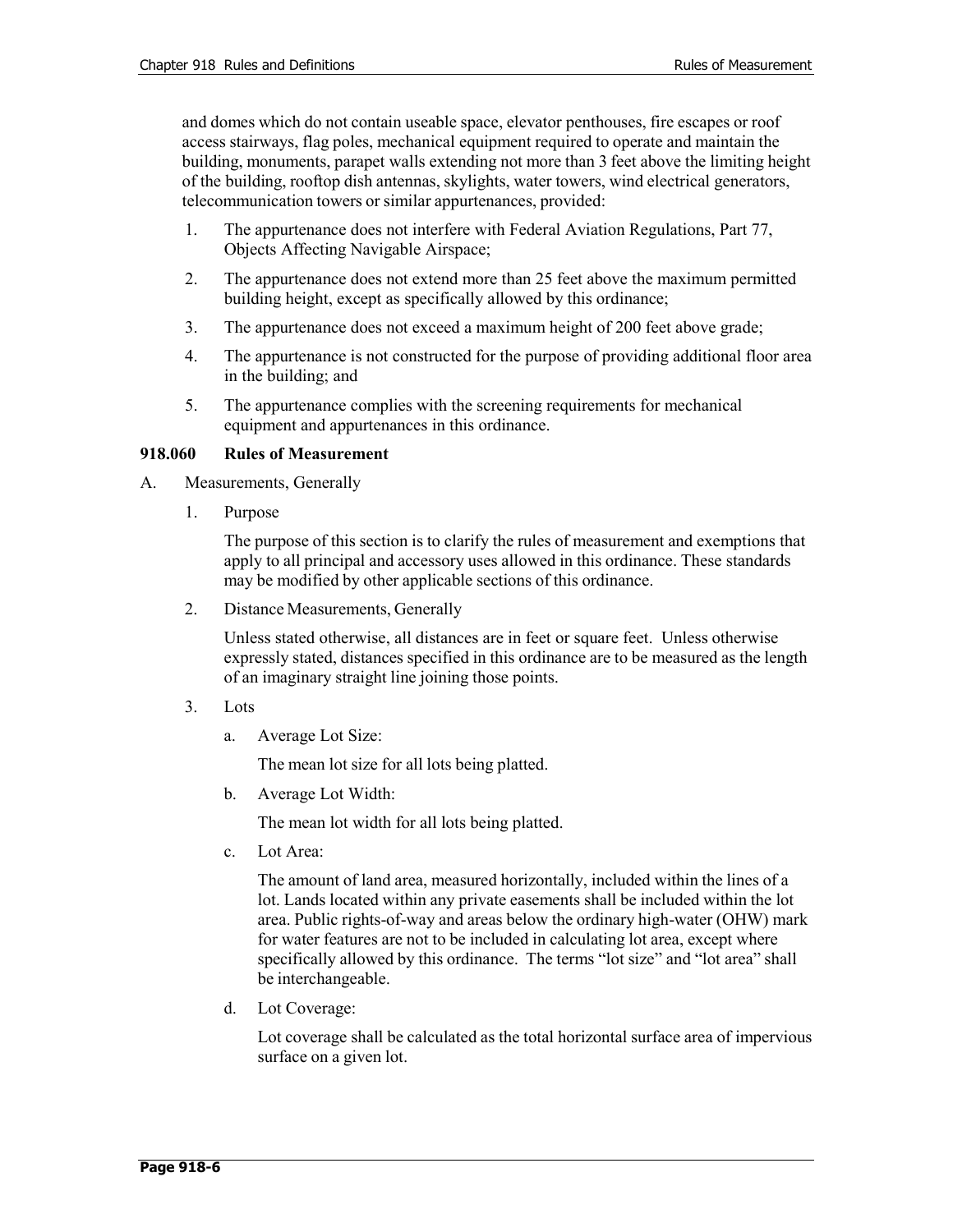e. Lot Depth:

Lot depth shall be determined by a straight line connecting the midpoint of the front lot line to the midpoint of the rear lot line, or to the rear most point of the lot when there is no rear lot line (see Figure 918-1 for examples).



**Figure 918-1** depicts the midpoints of the front and rear lot lines in three instances. Lot depth is measured by connecting a straight line between the midpoints of the front and rear lot lines, as shown. When there is no rear lot line, as in Example "C," the depth is measured to the rear-most point of the lot from the front lot line.

f. Lot or Street Frontage:

In the case of a building lot abutting upon only one street, the frontage line is the line parallel to and common with the right-of-way. In the case of a corner lot, that part of the building lot having the narrowest frontage on any street shall be considered the frontage line. For the purpose of determining yard requirements on corner lots and double frontage lots, all sides of a lot adjacent to streets shall be considered frontage, and yards shall be provided as required in this ordinance.

- g. Lot Line
	- 1. Corner Side Lot Line

The corner side lot line is a side lot line that abuts a street or other right- ofway.

2. Front Lot Line

The front lot line is the line connecting the two side lot lines along the edge of the street that provides a lot's street address or that opposes the primary entrance of a building.

3. Rear Lot Line

The rear lot line is the line connecting the two side lot lines along the edge of the lot opposite from the front line.

4. Side Lot Line

The side lot line is the lot line connecting the front and rear lot lines regardless of whether it abuts a right-of-way or another lot line.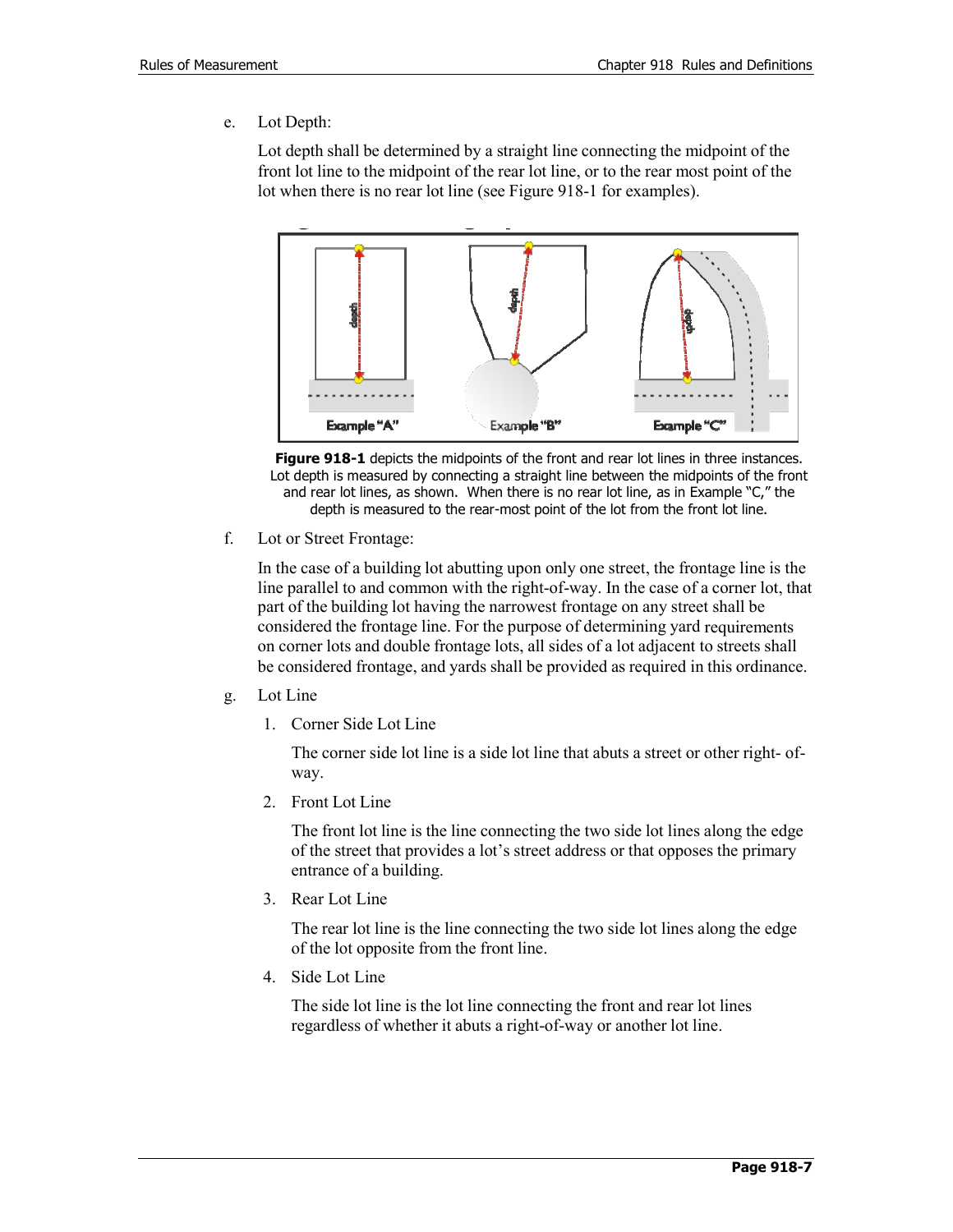

## h. Lot Types

1. Base Lot

A contiguous parcel of land in identical ownership throughout, bounded by other lots or streets, and used or set aside and available for use as the site of one or more buildings or other definite purpose. References to "lot" within this ordinance are synonymous with "base lot."

2. Corner Lot

A lot located at the intersection of two or more streets (other than alleys), regardless of whether or not such streets intersect at right angles.

3. Cul-de-Sac Lot

A lot located on the head or turn around of a cul-de-sac with side lot lines on a tangent to the arc of the right-of-way.

4. Double Frontage Lot

A lot other than a corner lot with frontage on more than one street other than an alley.

5. Flag Lot

An "L-shaped" lot on which the front lot line is narrower than the minimum required and is narrower than the portion of the lot that does not abut the public street. Flag lots are not allowed except by variance, administrative adjustment or planned-unit development.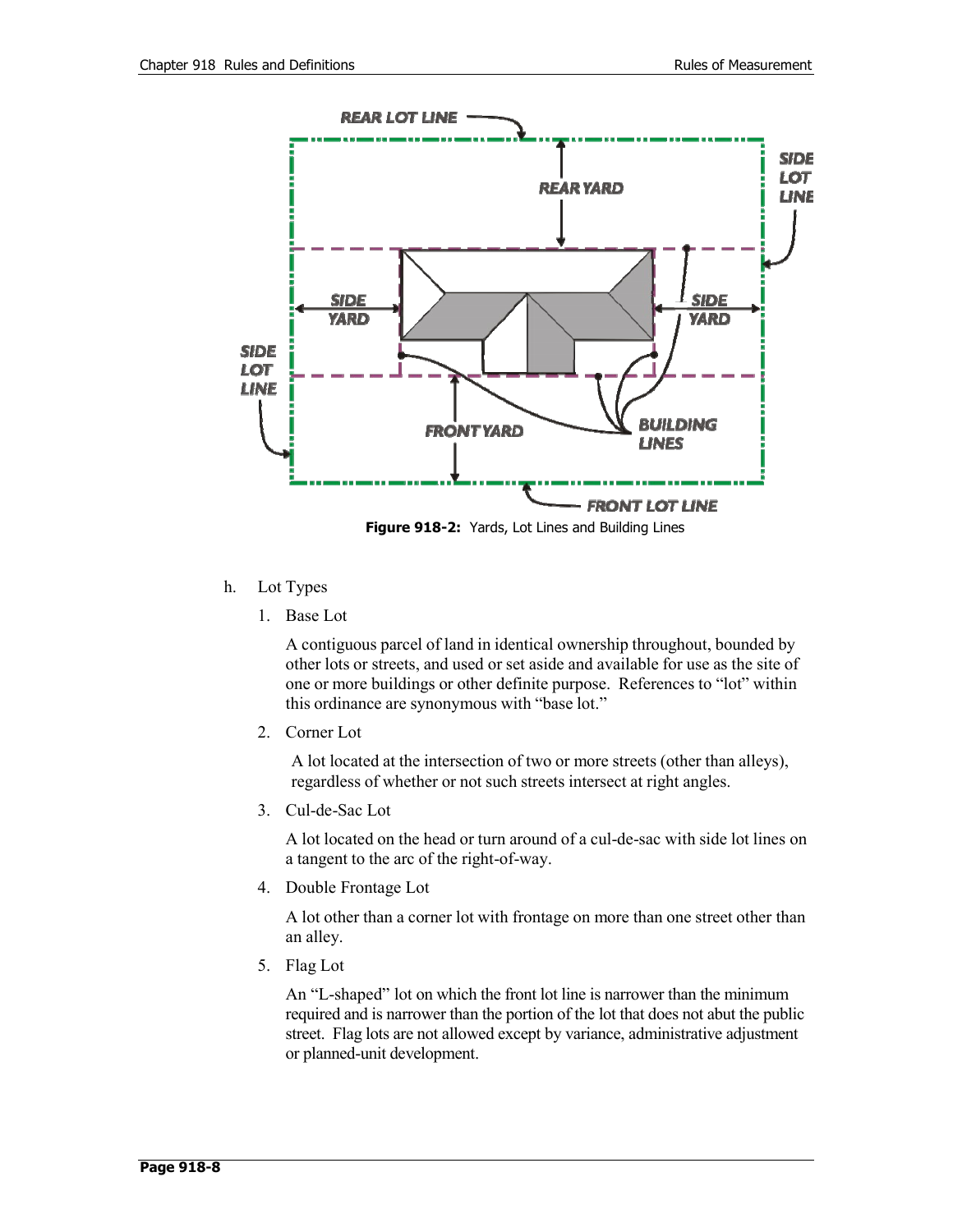6. Interior Lot

A lot other than a corner lot with only one frontage on a street other than an alley.

7. Unit Lot

A specialized lot created within a base lot simply for the purpose of defining ownership for certain multi family dwelling types.



**Figure 918-3:** Types of Lots

- i. Lot Width
	- 1. Lot width shall be determined by a straight line connecting the end points determined by the intersection of the side lot lines and the required front yard setback.
	- 2. The width of a corner lot shall be calculated from the side with the least frontage on a right-of-way.



**Figure 918-4:** The gray lines in Figure 918-4 run along the required front yard setbacks. The width of a lot is determined by a straight line connecting the points where the front setback line intersects the side lot lines. In the case of Example C, a corner lot with a front and a corner-side setback, the width is measured along the narrower street because the front lot is defined as being along the narrower side.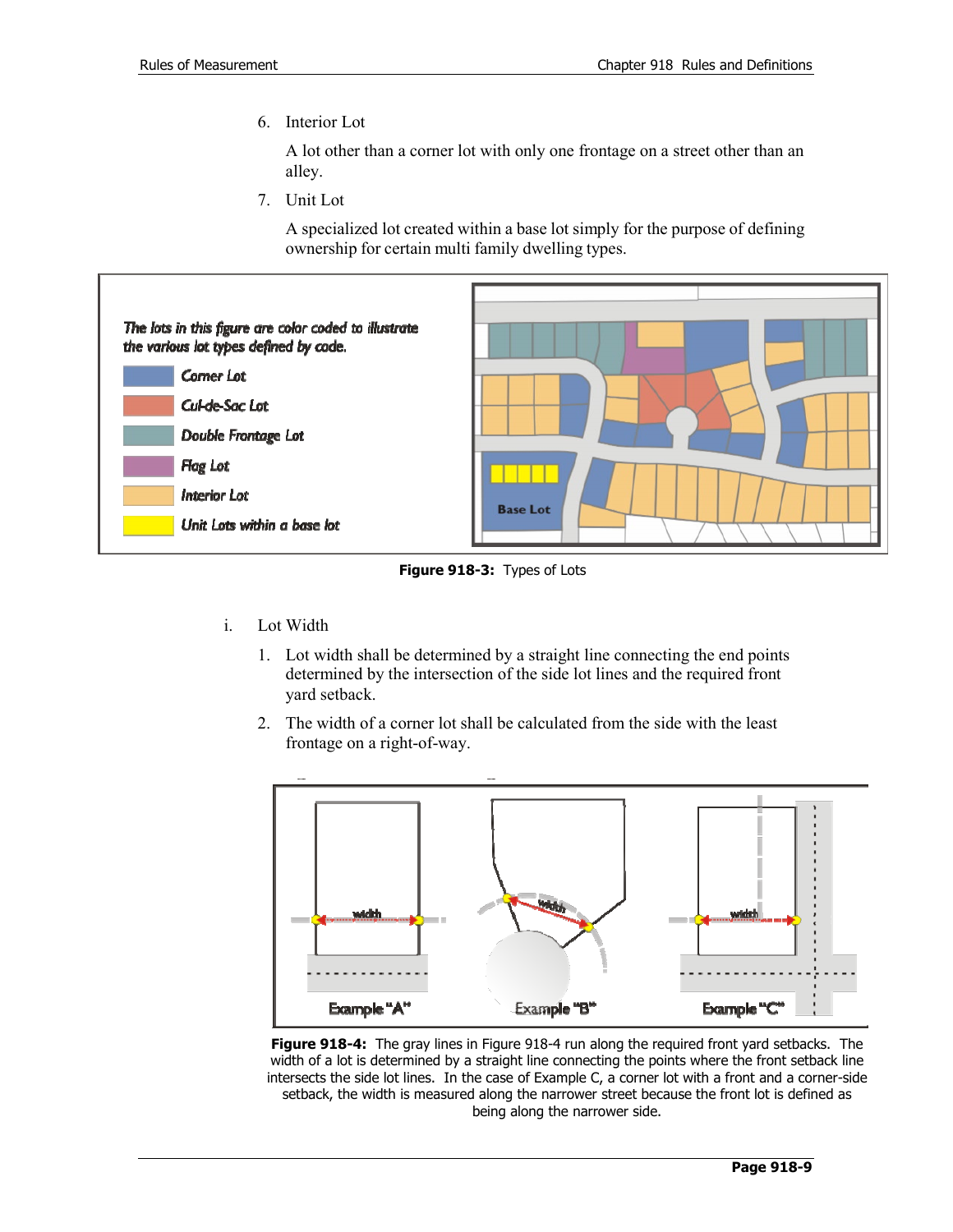- B. General Lot Requirements
	- 1. Construction of More Than One Principal Structure on a Platted Lot

Whenever any land is subdivided, a building permit for the construction of a building or other principal structure (excluding buildings under common ownership or unified control) shall not be issued unless the land is subdivided in accordance with the procedures and standards of this Ordinance.

2. Any newly annexed, unplatted property shall be platted in accordance with the provisions and standards of this Ordinance before it is developed.

For the purposes of this chapter, the term "developed" is defined as any construction activity requiring the installation of public improvements or any construction activity requiring a building permit except for: decks, driveways, fences, accessory structures less than 700 square feet in area, residential additions greater than 1,500 square feet in floor area, and commercial or industrial expansion less than 10,000 square feet in floor area.

3. Lots Divided by Zoning District Lines

Whenever a single lot is located within two or more different zoning districts, each portion of that lot shall be subject to all the regulations applicable to the district in which it is located.

- C. Required Yards
	- 1. Definitions that Pertain to Measurements
		- a. Accessory Structure Yard

The minimum yard requirement between a lot line and an allowable accessory structure.

b. Building Line

A line formed by the face of a building which is used to establish the yards around a building or structure.

c. Build-to Line

A line with which the majority of an exterior wall of a building is required to coincide.

d. Right-of-Way (ROW)

Land dedicated, deeded, used, or to be used for a street, road, alley, pedestrian way, crosswalk, bikeway, drainage facility, or other public uses, wherein the owner gives up rights to the land so long as it is being or will be used for the dedicated purpose.

e. Setback Line

A line located at the inside edge of a required front, side, or rear yard. Exterior building walls may not encroach into the required yard beyond the building setback line. Portions of a building, (e.g., an overhang, eave, entry stairs, bay windows, foundation planters, etc.) may encroach into a required yard as allowed in Allowable Yard Encroachments.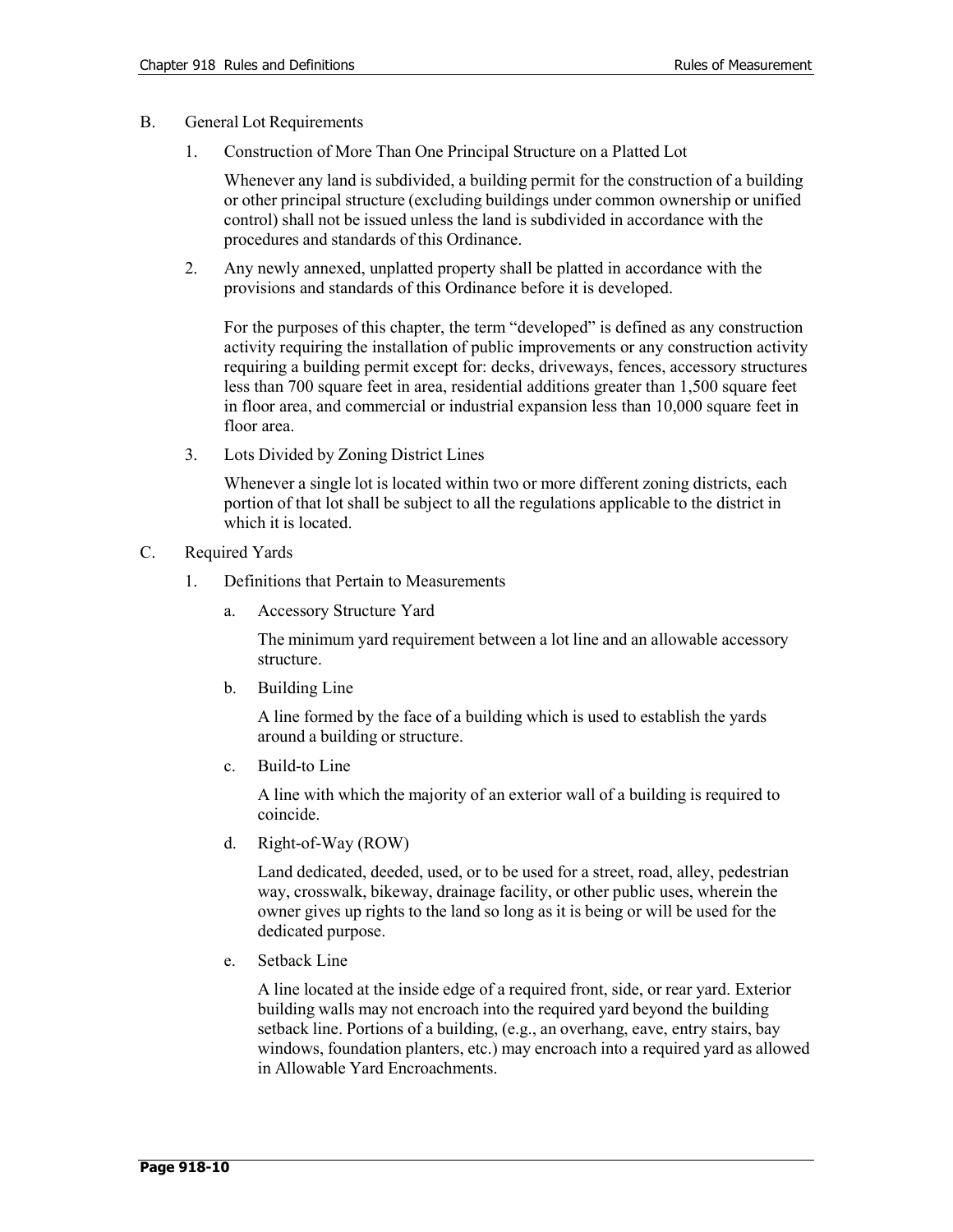f. Yard

A required open area unoccupied and unobstructed by any building or by any structure or portion of a structure except as allowed by this ordinance. Fences, walls, and incidental structures (e.g., flagpoles, birdhouses or feeders, clothesline posts, etc.) may be permitted within a yard provided the structures do not interfere with corner visibility.

- g. Yard Types
	- 1. Corner Side Yard

A side yard extending between the front and rear lot lines parallel to an abutting street or right-of-way.

2. Front Yard

A yard extending between side lot lines across the front of a lot between the front lot line and the front building line.

3. Rear Yard

A yard extending across the rear of the lot between the rear lot line and the rear building line. In the case of double frontage lots, there is no rear yard, and the requirements for the front yard shall apply to the front and rear.

4. Side Yard

A yard extending from the front building line to rear building line. In the case of double frontage lots, the side yard extends from the front building line to the opposing building line associated with the other yard.

5. Zero Side Lot Line

A condition where no side yard is provided between two or more distinct dwelling units sharing a party wall (e.g., townhouse, duplex, attached residential, etc.).

D. Front Setback in the R-1 and R-2 Districts

The front setback in the R-1 and R-2 Districts shall be a build-to line. All other setbacks shall be minimum setbacks.

- E. Bulk
	- 1. Building Coverage

Building coverage is a measure of intensity of a use of land that represents the portion of a site that is covered by building footprint, as well as attached porches, decks, and balconies. Building coverage does not include driveways, streets, sidewalks, and any other areas covered by an impervious surface material, including areas of outdoor storage.

2. Building Size

Building size is the total floor area located inside exterior walls and covered by a roof.

3. District Size

The minimum size, in acres, of a base or overlay zoning district, including streets, rights-of-way, and open space areas, but excluding unbuildable lands.